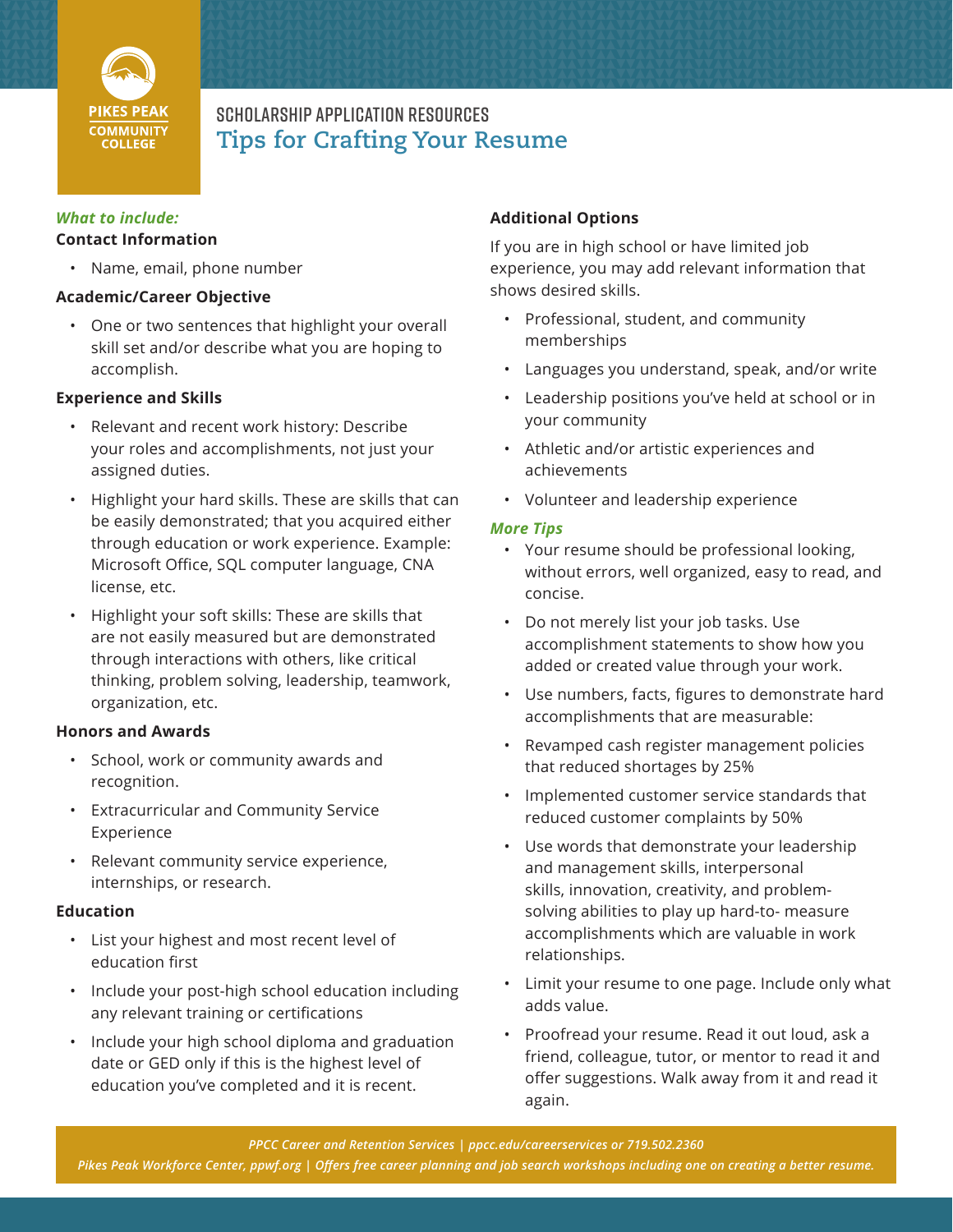*You can access a variety of Word resume templates |Open Word » New » Search for resumes.*

# **STUDENT RESUME SAMPLE**

### **SUSAN QUIGLEY**

#### **123.555.8910| susan.quigley@ppcc.edu**

### CAREER OBJECTIVE

Soon-to-graduate high school honors student, award-winning band member, pursuing an associate degree in music with a plan to pursue a career with the Colorado Springs Philharmonic after graduation in 2025.

# **EDUCATION**

- High School Diploma | Palmer High School, Colorado Springs, CO | May 2022 (Expected Graduation Date)
- Overall GPA: 3.87
- Honors and dean's list every semester
- Manager of girls' basketball team
- Student Council president, 2020–2021
- Member of the Honors Band

# WORK EXPERIENCE

#### **Team Member | The Chicken Place | Fountain, CO | September 2019 - Present**

- Served 30+ customers daily by taking orders in person and on phone, and delivering orders to the curbside.
- Managed inventory, ensuring proper use and availability of supplies to serve customers without interruption.
- Cleaned the dining area, keeping it safe, welcoming, and healthy for the customers.

#### **Barista | My Coffee House | Colorado Springs, CO |April 2018 – December 2018**

- Prepared customer orders with skill and care without any mistakes.
- Setup the coffee station every morning in preparation for customer visits.
- Cleaned the store and seating area at the end of the day in keeping with city health codes.

# OTHER EXPERIENCE

- Summer Counselor | ABC Camps | Estes Park, CO | 2020
- Guitarist |Fountain Church | Fountain, CO | 2019
- Volunteer | Soup Chicken | Colorado, CO | 2018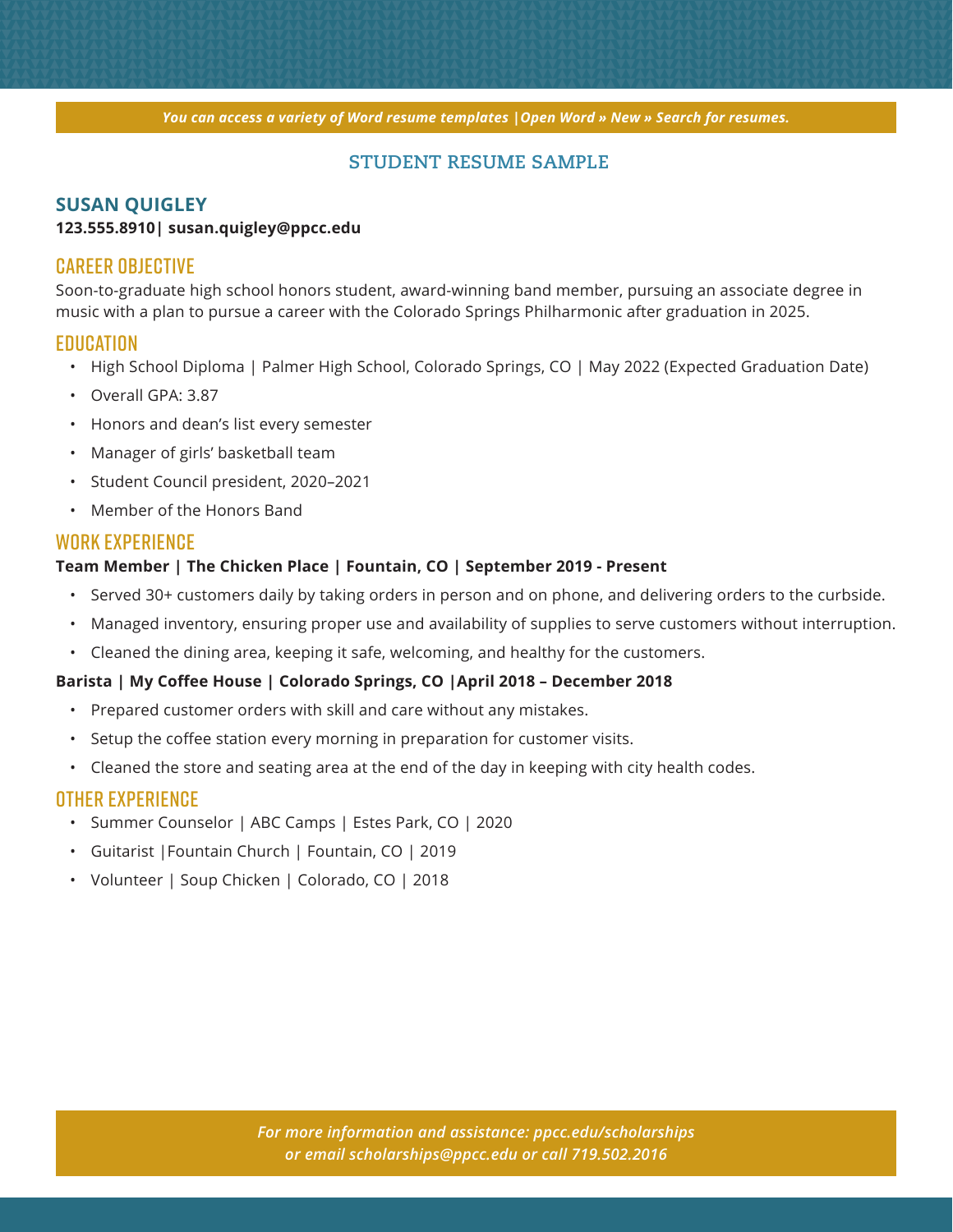*You can access a variety of Word resume templates |Open Word » New » Search for resumes.*

# **FUNCTIONAL RESUME SAMPLE**

#### **JAMIL PAN**

#### **(123) 555-1234 | jamilpan@email.com**

# CAREER OBJECTIVE

Experienced landscaping expert with knowledge in grounds management, sprinkler tuning and landscape redesign seeking a career change into the information technology field.

# CORE QUALIFICATIONS

- Commercial yard maintenance
- Landscape planning and design
- Operating heavy landscape equipment
- Managing customer needs and expectations

# EMPLOYMENT HISTORY

#### **Customer Service Manager | Just Perfect Yards, Pueblo, CO | September 2010–Present**

- Manage portfolio of 20 business and 40 residential customers
- Schedule periodic and on-time ground maintenance
- Address emergency customer needs including tree removal due to storm destruction

#### **Business Development Manager | Green Spaces, Pueblo, CO | January 2008 – June 2010**

- Responsible for acquiring 10 commercial customers and 35 residential customers.
- Managed external communication with potential customers through various channels.
- Developed and managed a plan for recruiting new customers.

#### **Associate | Machine Rental Place, Fountain, CO| May 2007– Aug 2007**

### **EDUCATION**

**General Equivalency Diploma | Colorado | 2020**